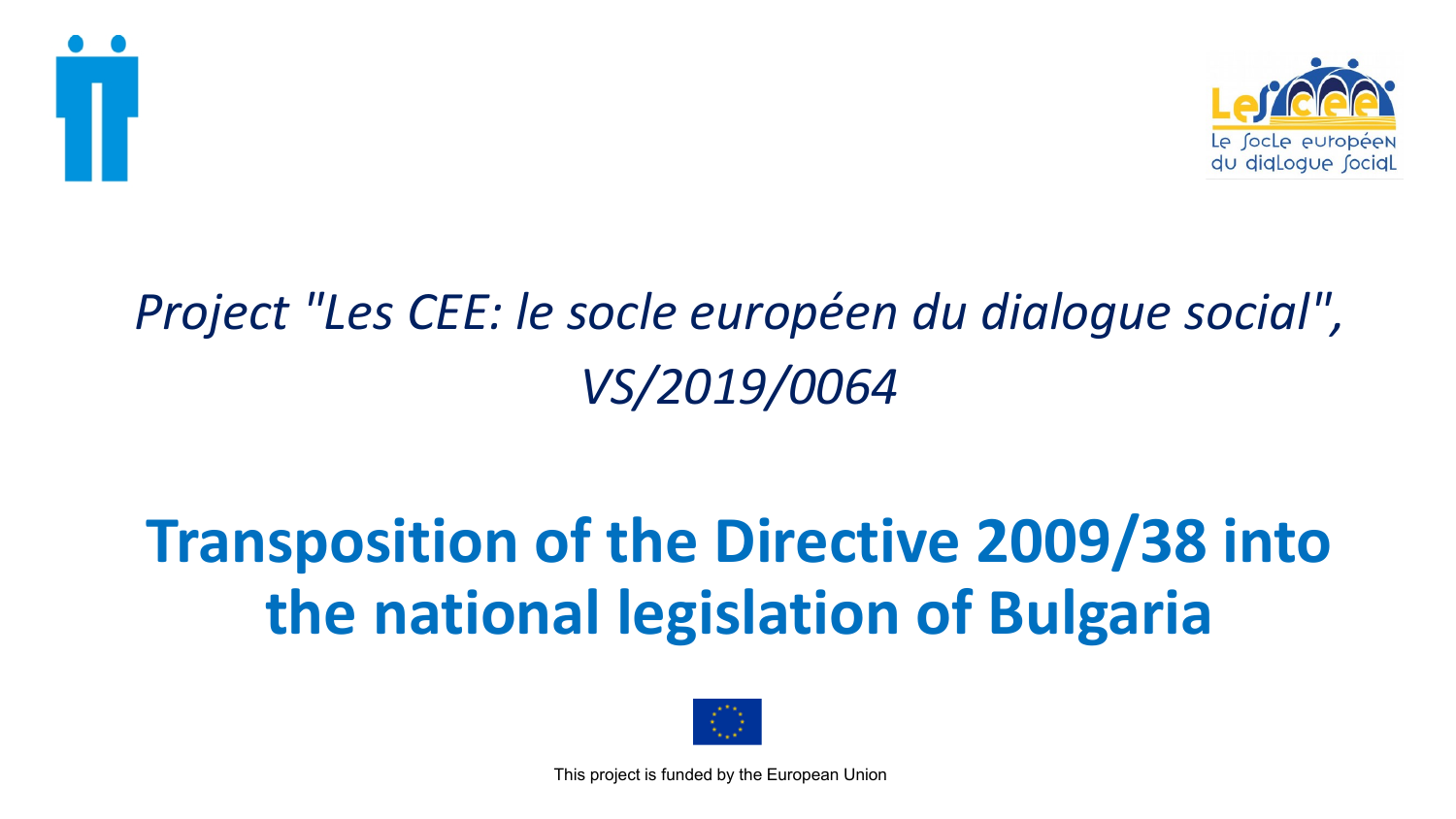



**This Directive repeals and replaces Directive 94/45 / EC (OJ L 254, 30.9.1994, as amended by Directive 97/74 / EC (OJ L 10, 16.1.1998 and Directive 2006/109/ EC (OJ L 363, 12/20/2006**

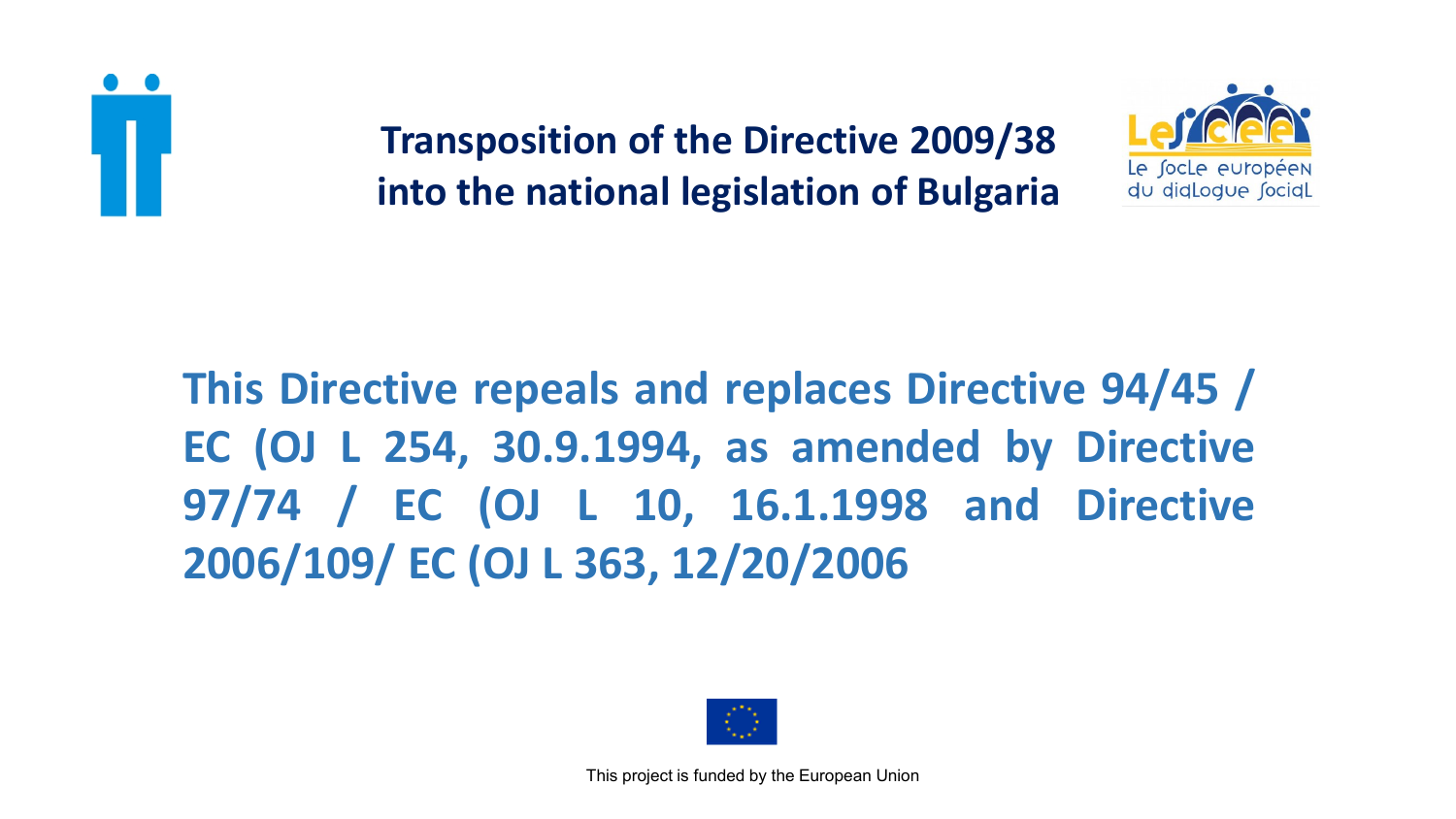

**The legislation regulates on what matters the general meeting (or its equivalent) may decide in the enterprise:**

- **Selection of different employees' representatives provided for in the Bulgarian legislation;**
- **Adoption of a draft collective agreement if there is more than one trade union in the enterprise and there is no agreement between them;**
- **How to spend money on social activities and how these social funds can be used for the benefit of families;**
- **- Solutions for effective strike action and collective bargaining.**

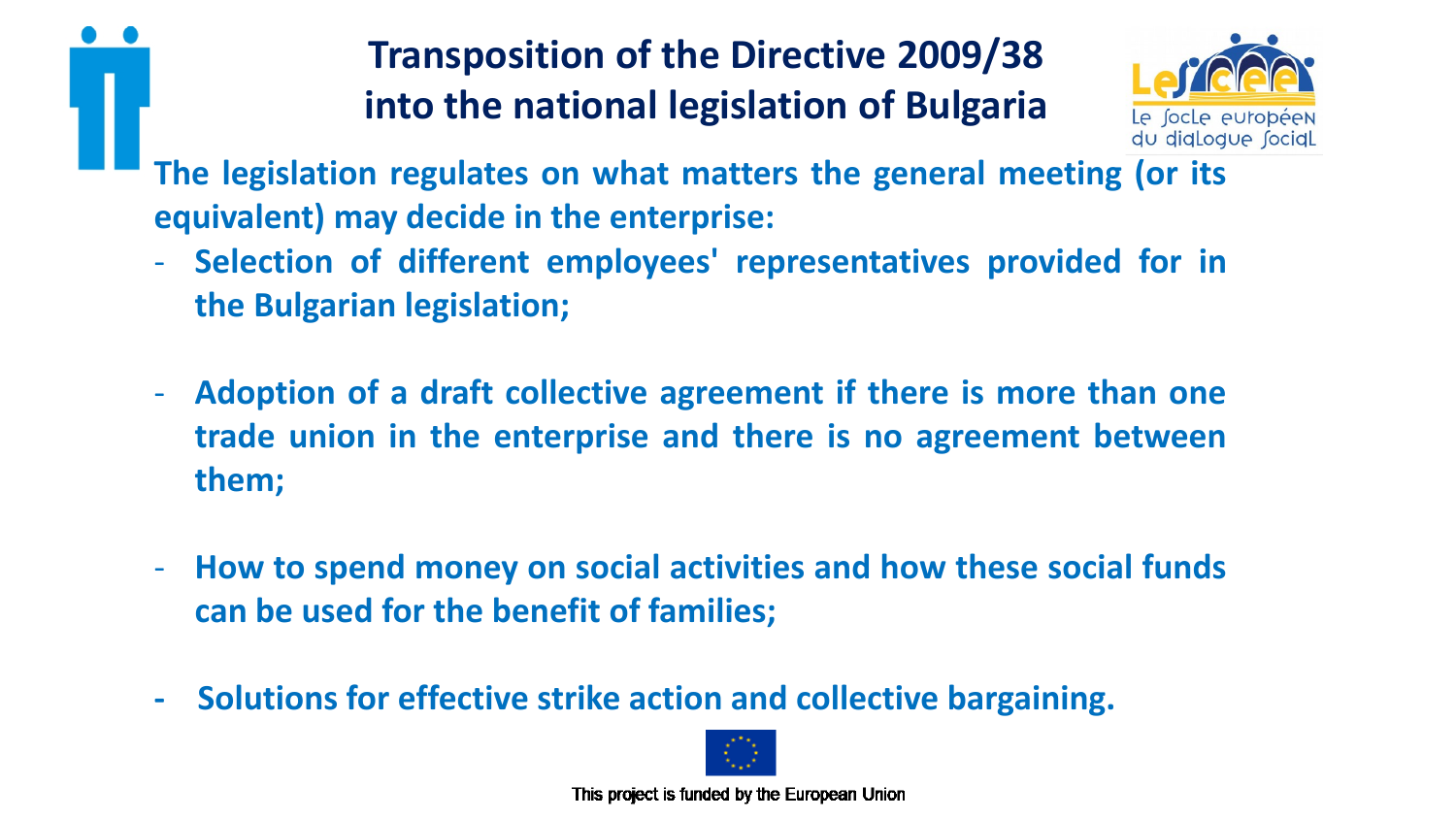



**Directive 2009/38 has been transposed in Bulgaria as follows:**

1. Information and Consultation of Employees in Multinationals, Enterprise Groups and European Companies Act

2. Labour Code

3. Constitution of The Republic of Bulgaria

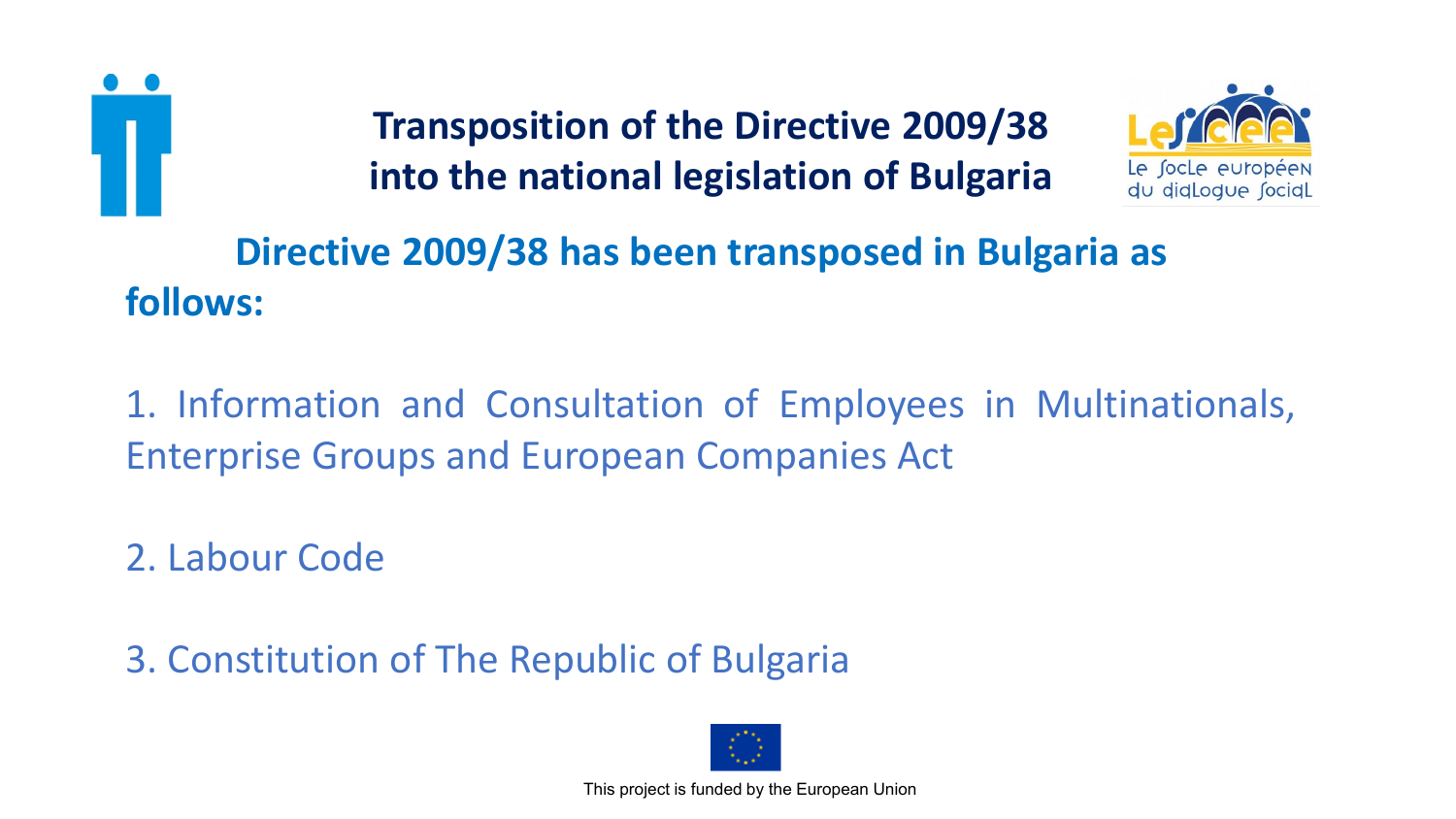



**AN ACT TO AMEND AND SUPPLEMENT THE INFORMATION AND CONSULTATION OF EMPLOYEES IN MULTINATIONALS, ENTERPRISE GROUPS AND EUROPEAN COMPANIES ACT:**

In Bulgaria, the issues concerning information and consultation in multinational companies are mainly discussed in the *Law on information and consultation of employees in multinational enterprises, groups of enterprises and European companies. Information and consultation are carried out through the European Workers Councils or an Information and Consultation Procedure.*

The law was adopted by the 41st National Assembly on October 6, 2011.

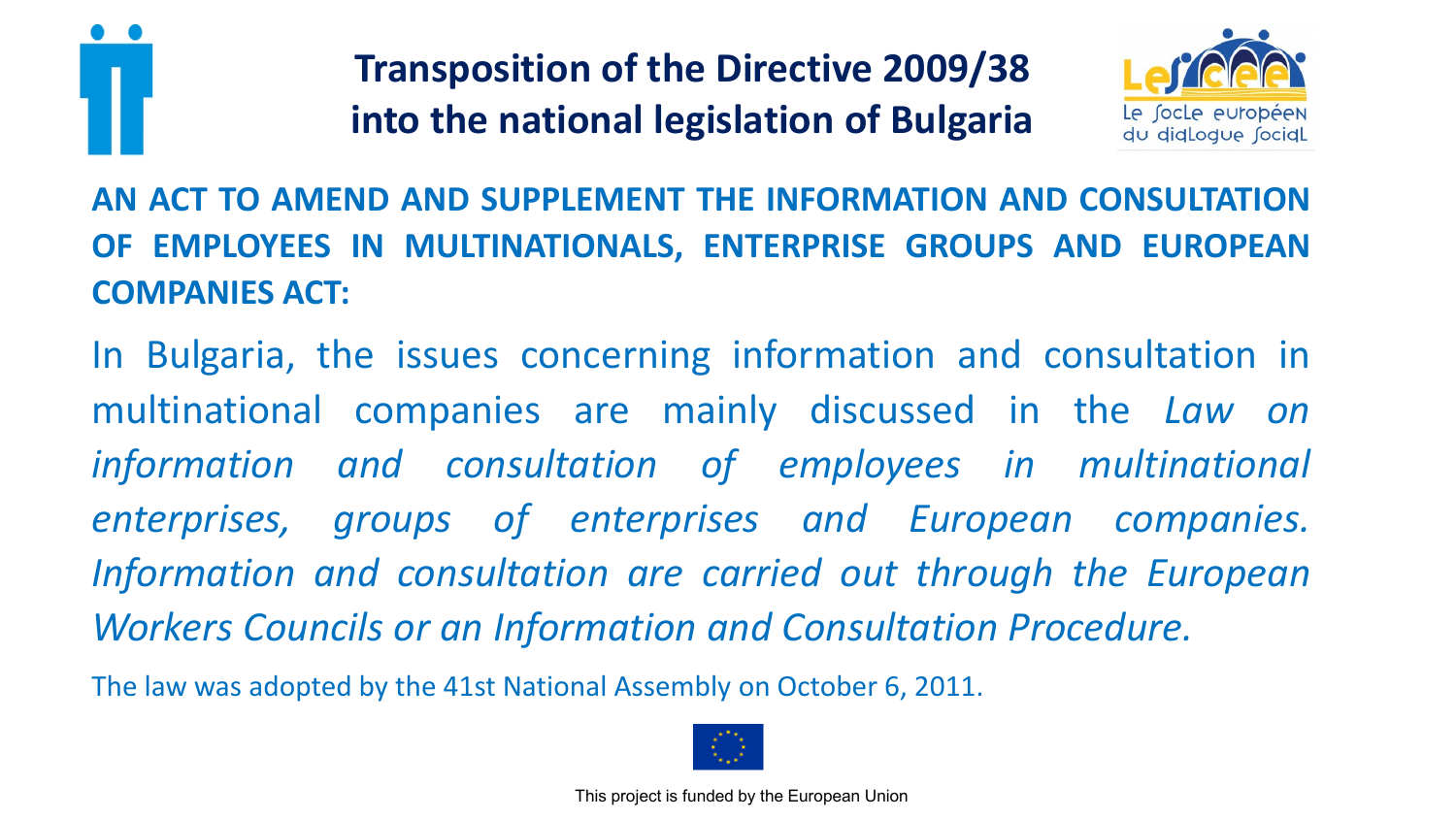



**Information and Consultation Procedure in Multinationals, Enterprises Groups and European Companies:**

The law does not set out a strict procedure for reaching an agreement.

However, it is clear from the provisions establishing the obligations of the parties that, once the employees' representatives have been chosen in accordance with the established order, they may invite the employer to a meeting to reach the agreement.

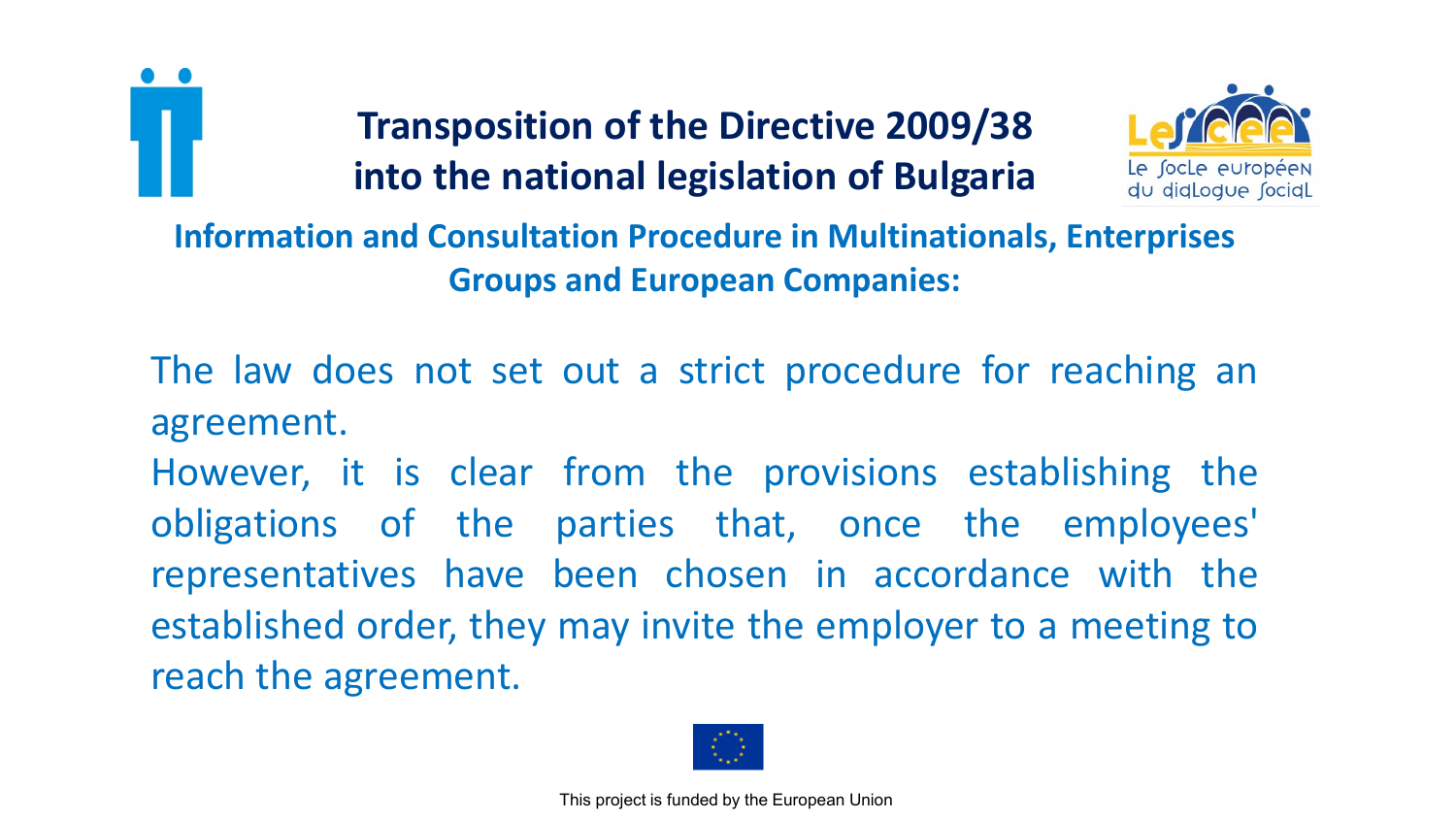



The most important issues, which should be an object of information and consultation by the workers' representatives, are explicitly and exhaustively specified in the Labour Code, as follows:

- $\triangleright$  Economic and financial standing
- ➢ Structure of enterprises
- Expected development of activities
- $\triangleright$  Investments and changes
- ➢ New methods and processes
- $\triangleright$  Transformation of enterprises
- $\triangleright$  Upcoming mass redundancies and layoffs

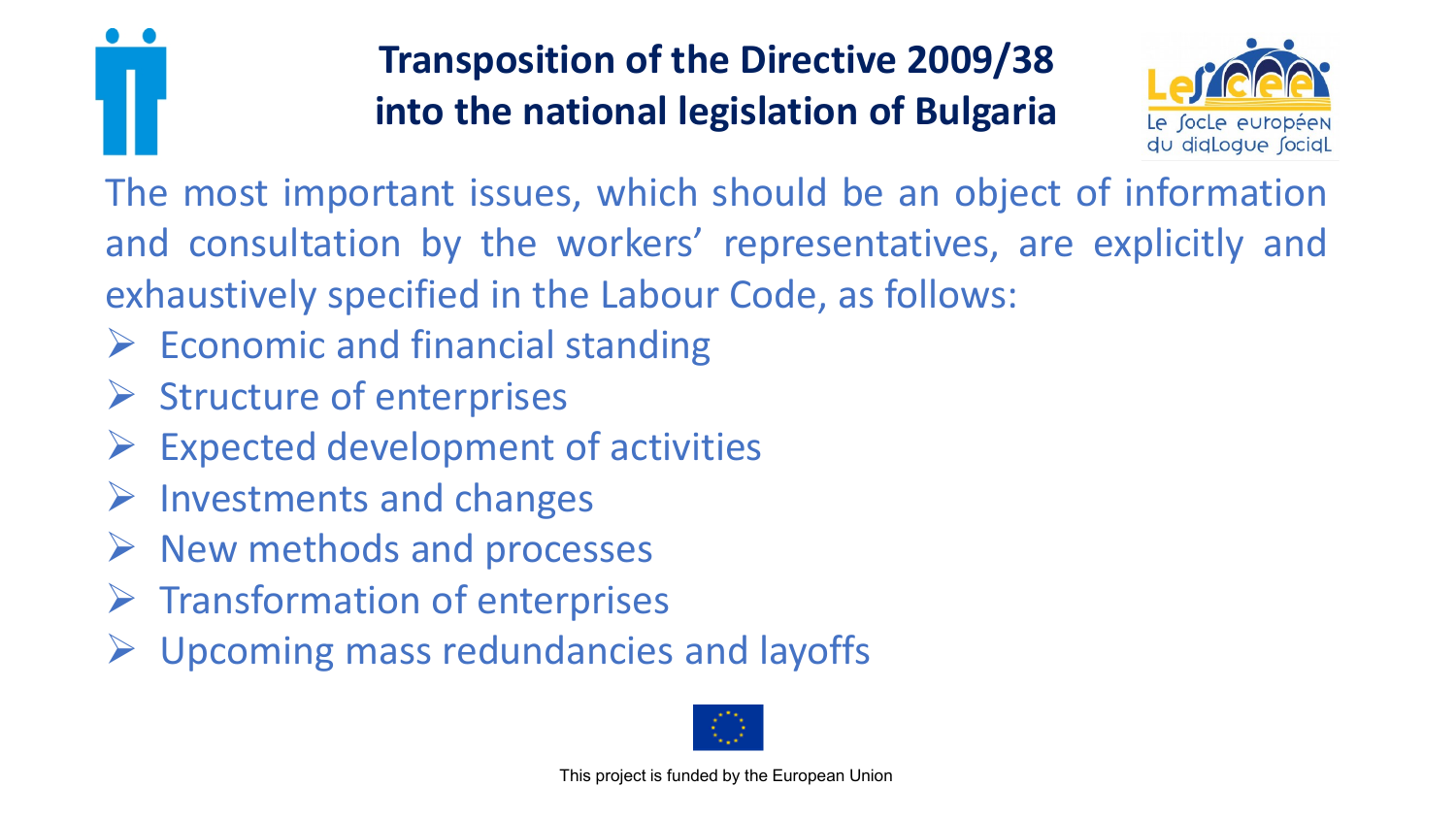

#### **The sanctions:**

**Transposition of the Directive 2009/38 into the national legislation of Bulgaria**



In cases where the employer foresees measures that lead to structural changes in the company or to mass redundancies, the order and manner of information and consultation are specified by the employer, the representatives of the trade unions and the representatives of the employees. If the employer refuses to provide information, the representatives of the employees have the right to request it from him in writing form, and in case of refusal to give them the requested information - to signal the "General Labour Inspectorate" Executive Agency for violation of the labour legislation.

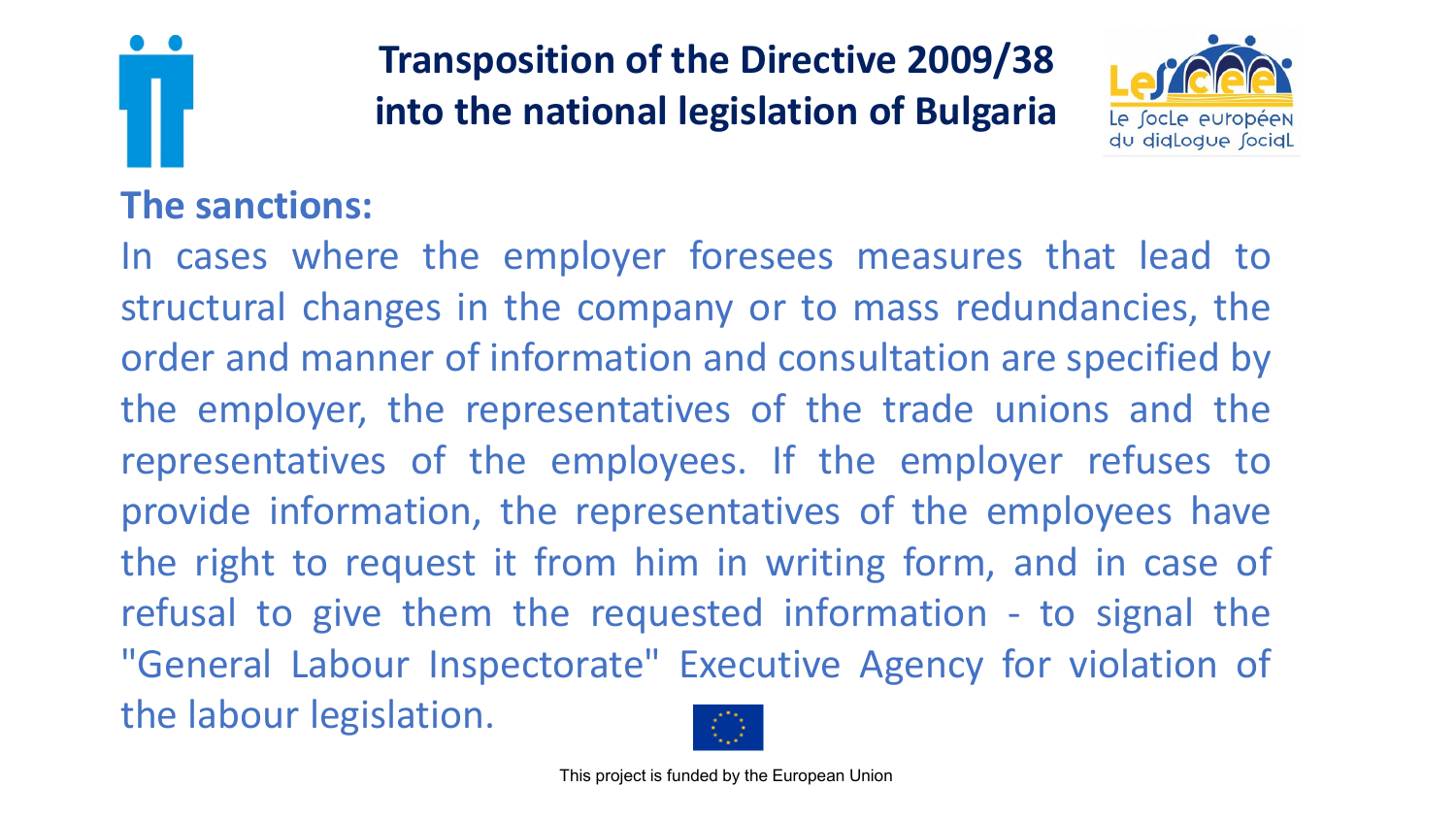



## **The sanctions:**

The penalties and sanctions provided from the Labour Code are not particularly dissuasive because the maximum sanction is between 2,500 and 5,000 levs/1,250 and 2,500 EUR/ However, provided in the Labor Code is the possibility for officials to be sanctioned with BGN 1,000 per each case, but there is another option - employees can turn to the Court to look for their rights in terms of information and consultation. The sanctions in the court are sufficiently deterrent.

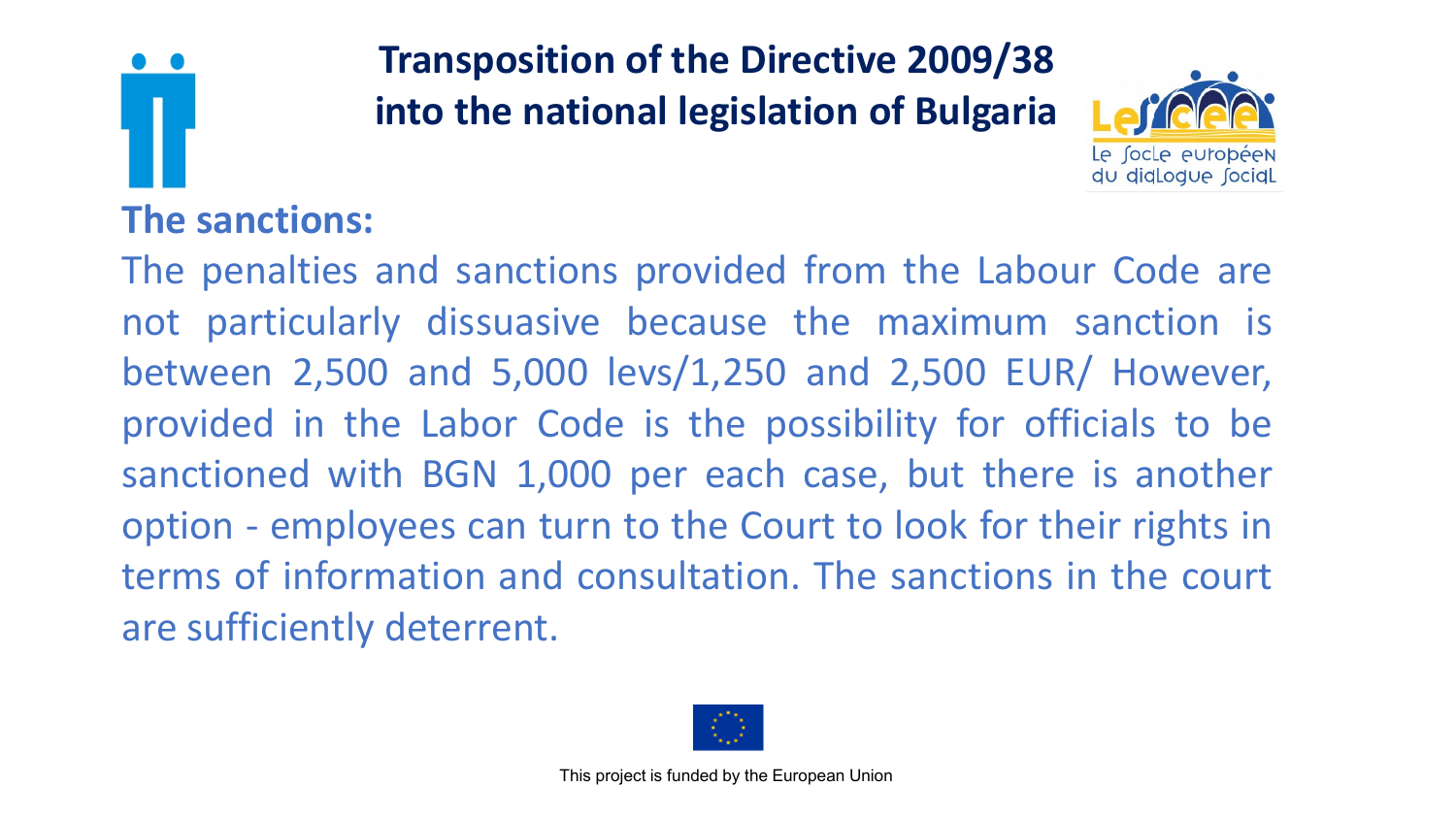



## **Information and Consultation Procedure in Multinationals, Enterprises Groups and European Companies:**

The implementation of the information and consultation procedures is carried out through the European works councils, through the trade unions and the representatives of the employees under Article 7, paragraph 2 of the Labour Code and is settled by an agreement.

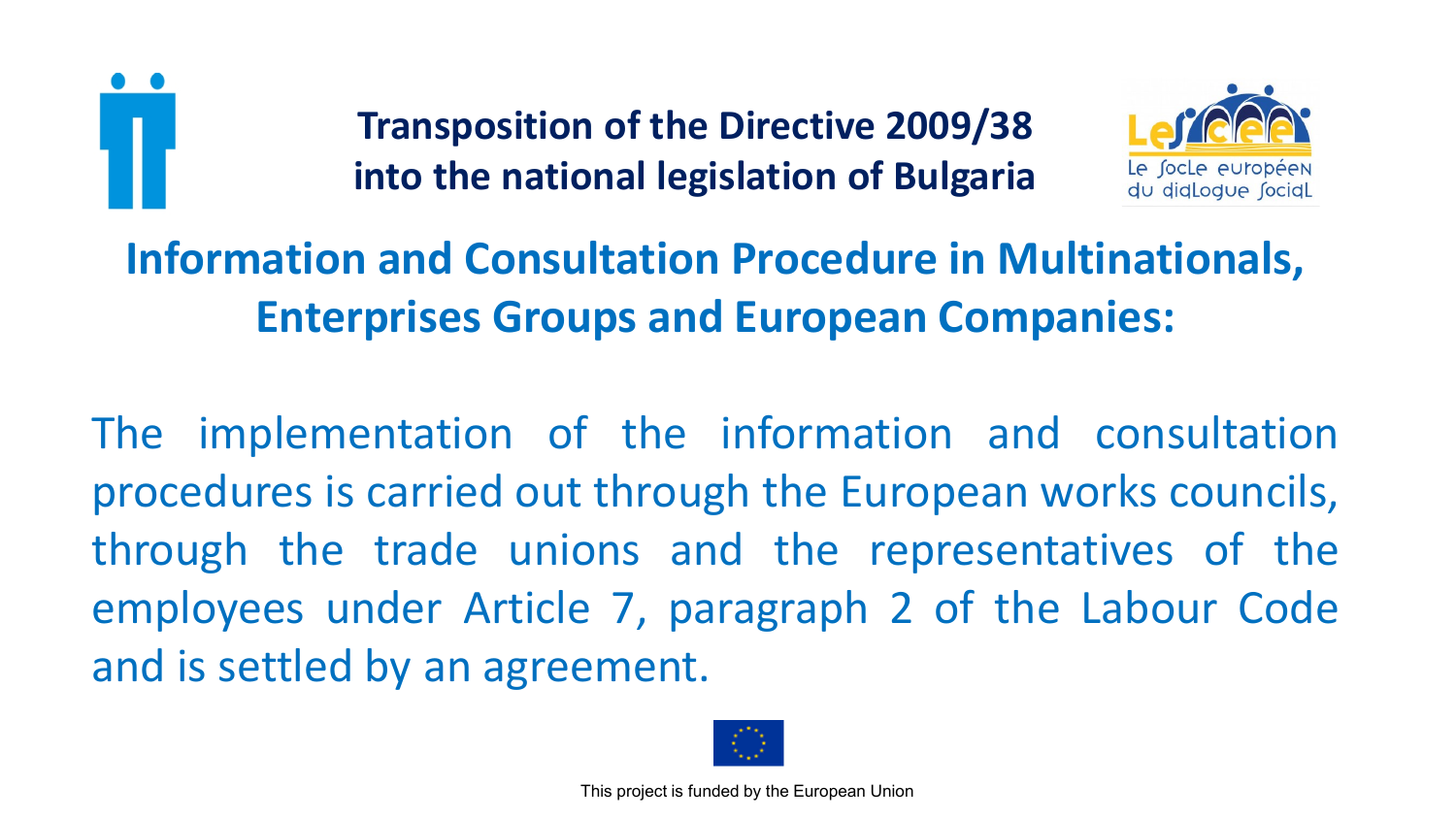



## **LABOUR CODE**

The establishment of a system for information and consultation in the Bulgarian enterprises is done through the election (with a simple majority) of the representatives of the employees of the General Meeting of Representatives.

According to the Labour Code, the right to convene the selection of representatives is the employer, the trade unions or 1/10 of the employees.

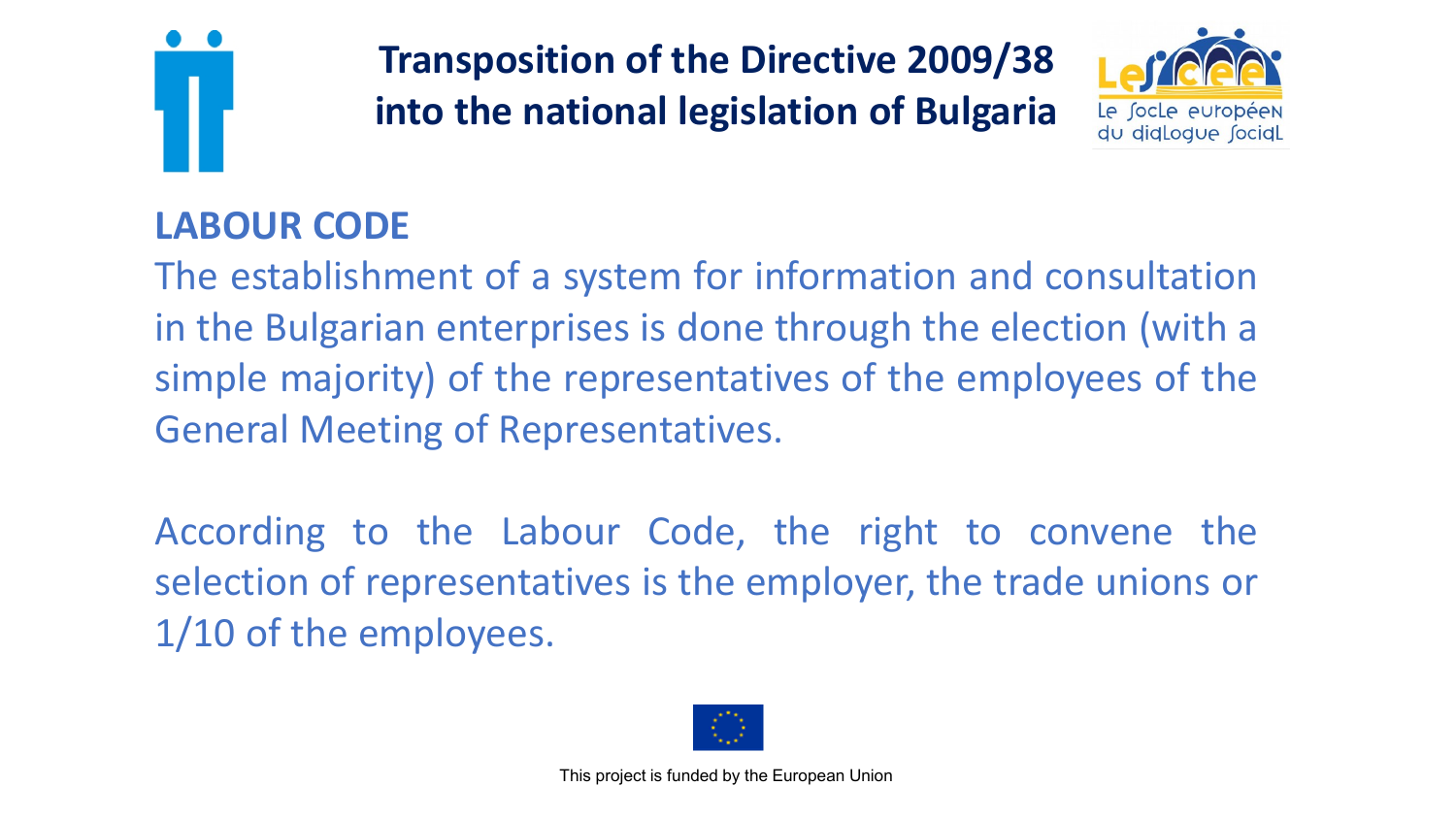



#### **LABOUR CODE**

The General Meeting of the proxies decides whether to elect representatives of the staff, whether to grant the right of the trade union management to appoint these representatives or the elected representatives already under Art. 7 (2) of the Labour Code to perform the information and consultation functions.

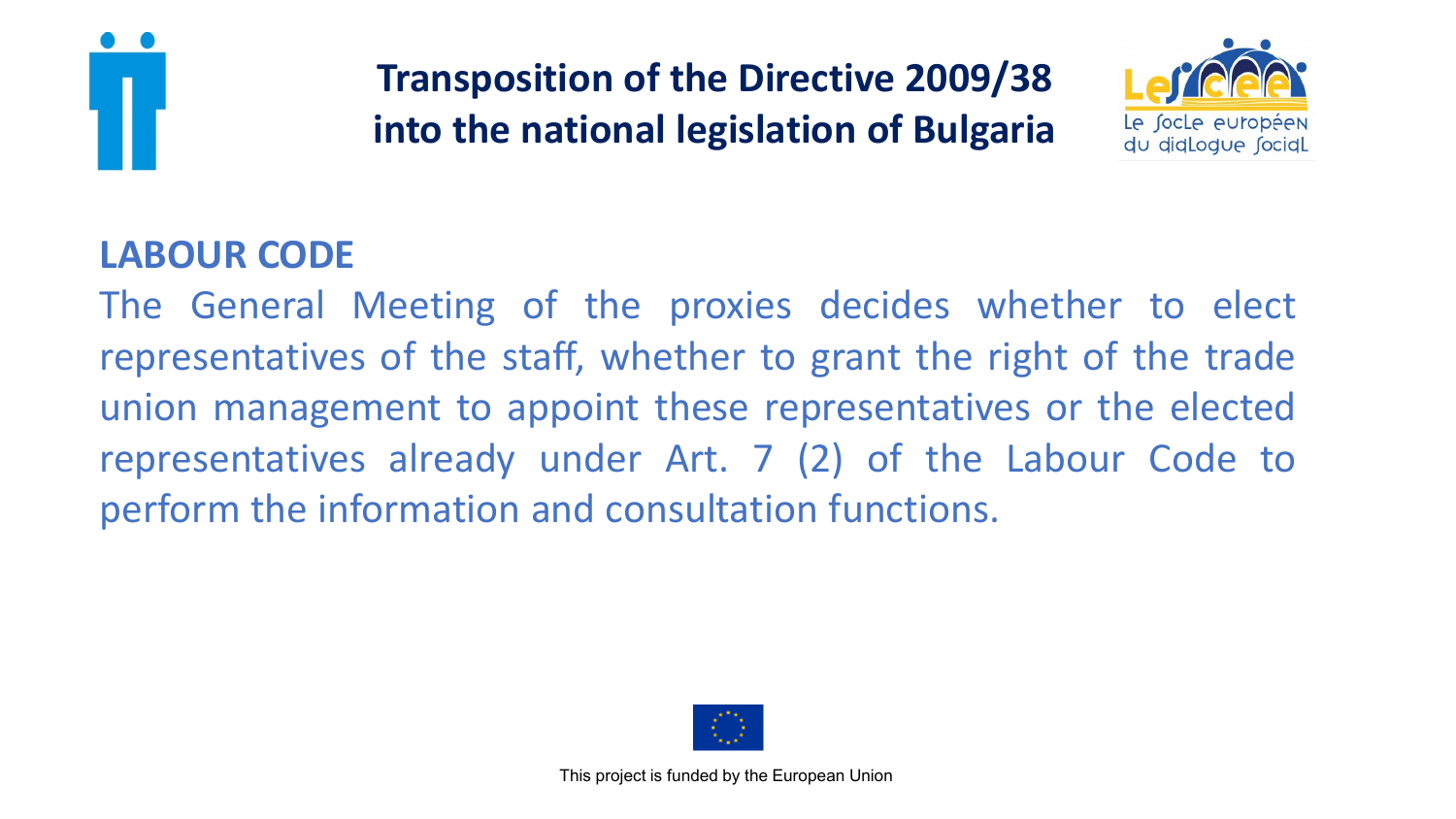

The General Assembly of employees elects their representatives or assigns it to Trade Unions in the enterprise /Trade Union organizations in the Enterprises with 50+ employees and 20+ employees/.

The representatives for information and consultation:

- $\triangleright$  represent the workers;
- $\triangleright$  negotiate with the employer;
- $\triangleright$  require information;
- ➢ consult changes restructurings;
- $\triangleright$  provide opinions reorganizations;
- ➢ inform workers.

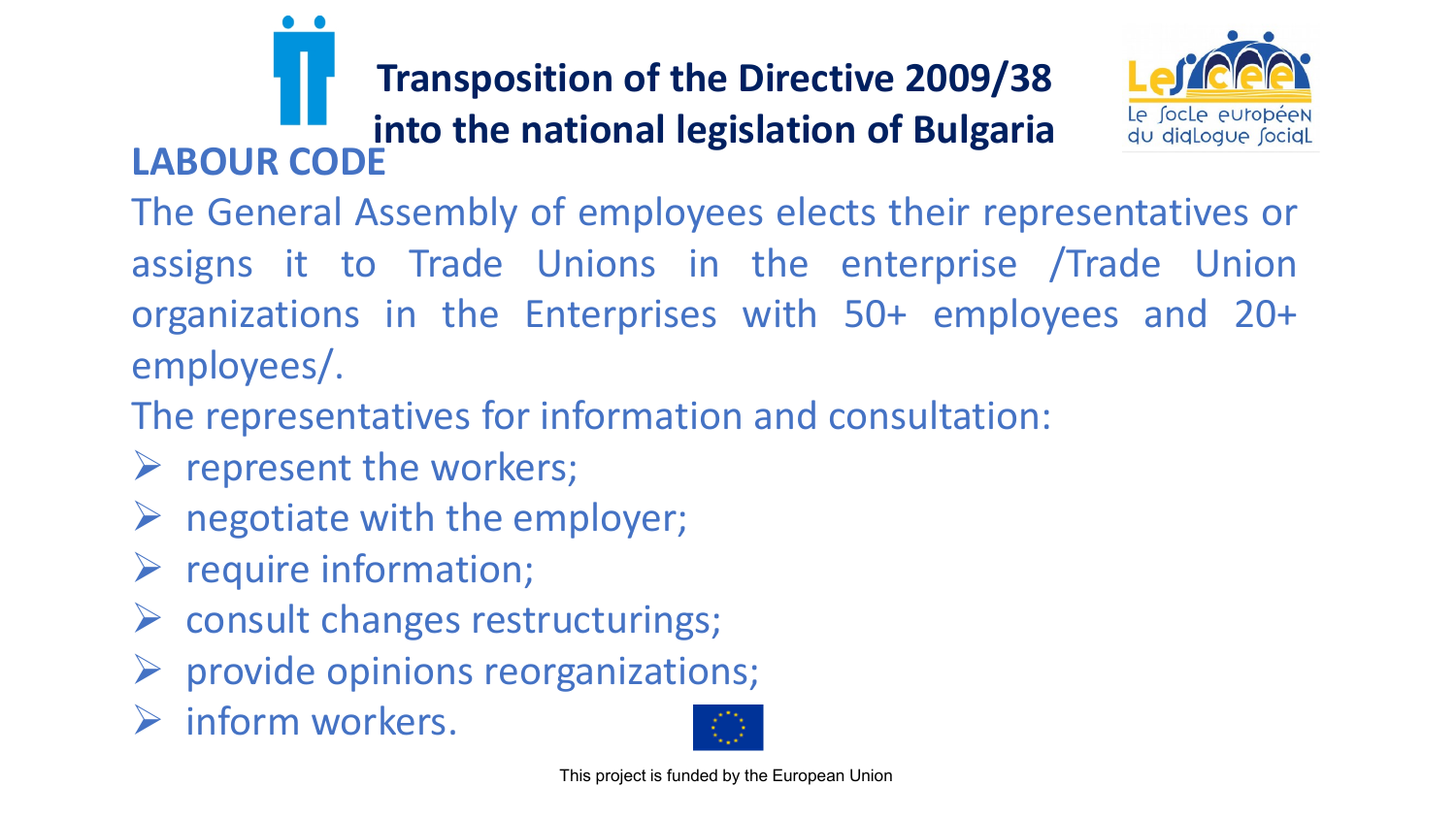



## **CONSTITUTION OF THE REPUBLIC OF BULGARIA:**

According Art. 41. (1) of Bulgarian Constitution, everyone has the right to seek, receive and disseminate information.

The implementation of this right cannot be directed against the rights and reputation of other citizens, as well as national security, public order, public health and morality.